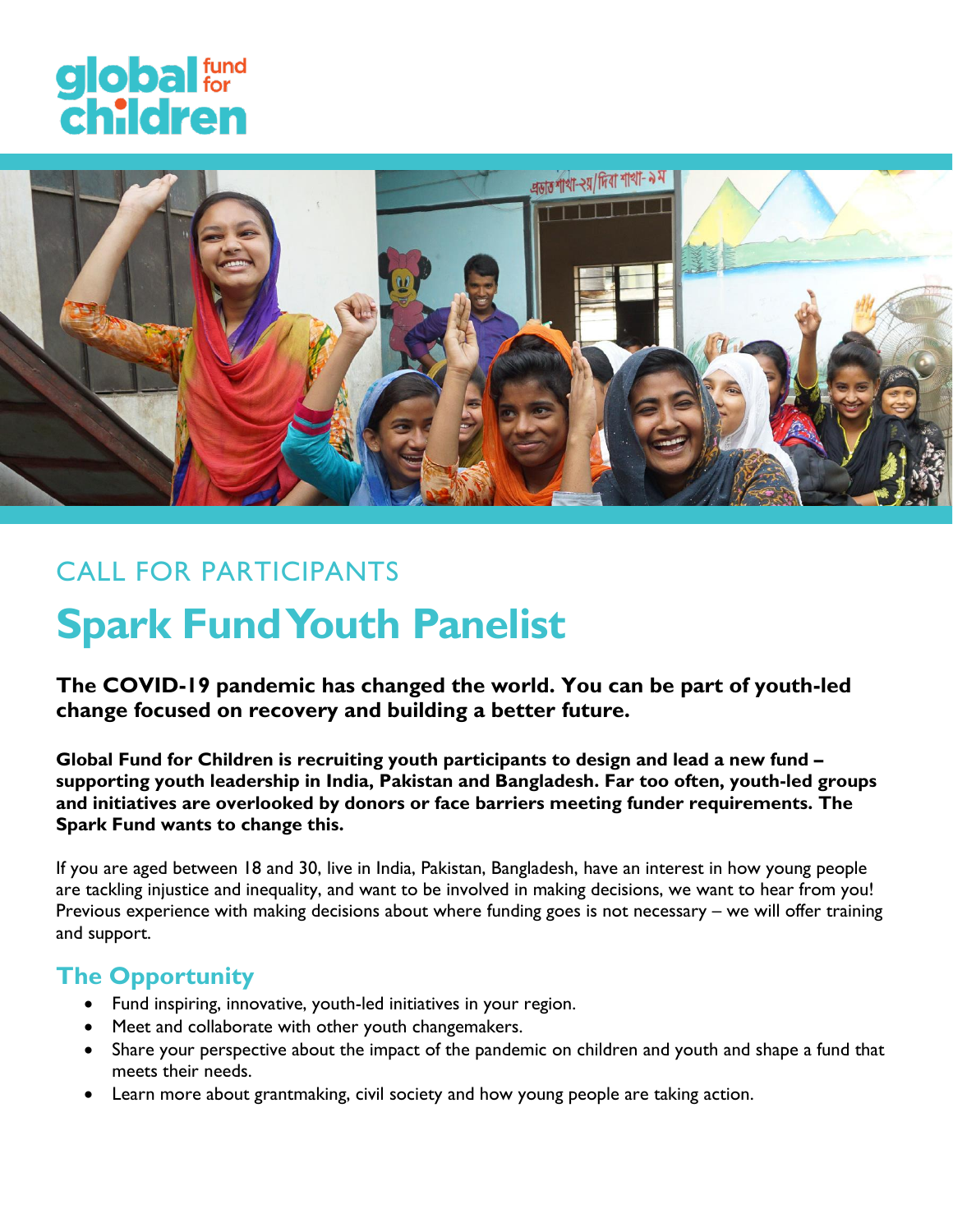

# **Role Description**

Panelists will work together to set up a new regional fund resourcing and supporting youth-led and youthfocused groups that are tackling injustice and inequality, driving forward transformational change and helping their communities in India, Pakistan and Bangladesh rebuild after the COVID-19 pandemic.

This will include:

- agreeing how you will make decisions together,
- **deciding what issues and strategies are** important to tackle inequality in your region,
- **deciding what type of youth-led groups,** collectives or youth-focused organizations the fund will support,
- **•** deciding on the size of the grants available,
- **•** testing out and supporting the design of a new funding technology platform,
- **designing and actively supporting an** outreach strategy, ensuring that the application reaches the youth leaders you want to fund,
- **discussing and assessing groups to fund,** and,
- making decisions on who should receive funding.

# **Role Title**

Spark Fund Youth Panelist

## **Location and Language**

All meetings will take place over Zoom and English will be our primary shared language. If internet or tech access is an issue, we will try to work with you to find a way for you to participate online.

# **Commitment**

The panel will run from February to May 2022 with a celebration event in May 2022. You will also need to plan some time outside of these meetings to do some basic preparation, reflection and to review applications. We estimate that the total time commitment will be about around 2-3 hours per week during the design phase and 3-4 hours per week during the decision-making phase, although the exact amount may change somewhat throughout the panel process.

Applicants must be able to commit to four design sessions and be available to attend **all** decision making sessions.

The meeting dates and times are:

#### **Fund Design Sessions**

- **Tuesday 22nd February** 7:00 8:30 PM PST/ 7:30 9:00 PM IST/ 8:00 9:30 PM BST
- **Tuesday 1 st March** 7:00 8:30 PM PST/ 7:30 9:00 PM IST/ 8:00 9:30 PM BST
- **Tuesday 8th March** 7:00 8:30 PM PST/ 7:30 9:00 PM IST/ 8:00 9:30 PM BST
- **Tuesday 15th March** 7:00 8:30 PM PST/ 7:30 9:00 PM IST/ 8:00 9:30 PM BST
- **Tuesday 22nd March**  7:00 8:30 PM PST/ 7:30 9:00 PM IST/ 8:00 9:30 PM BST
- **Tuesday 29th March** 7:00 8:30 PM PST/ 7:30 9:00 PM IST/ 8:00 9:30 PM BST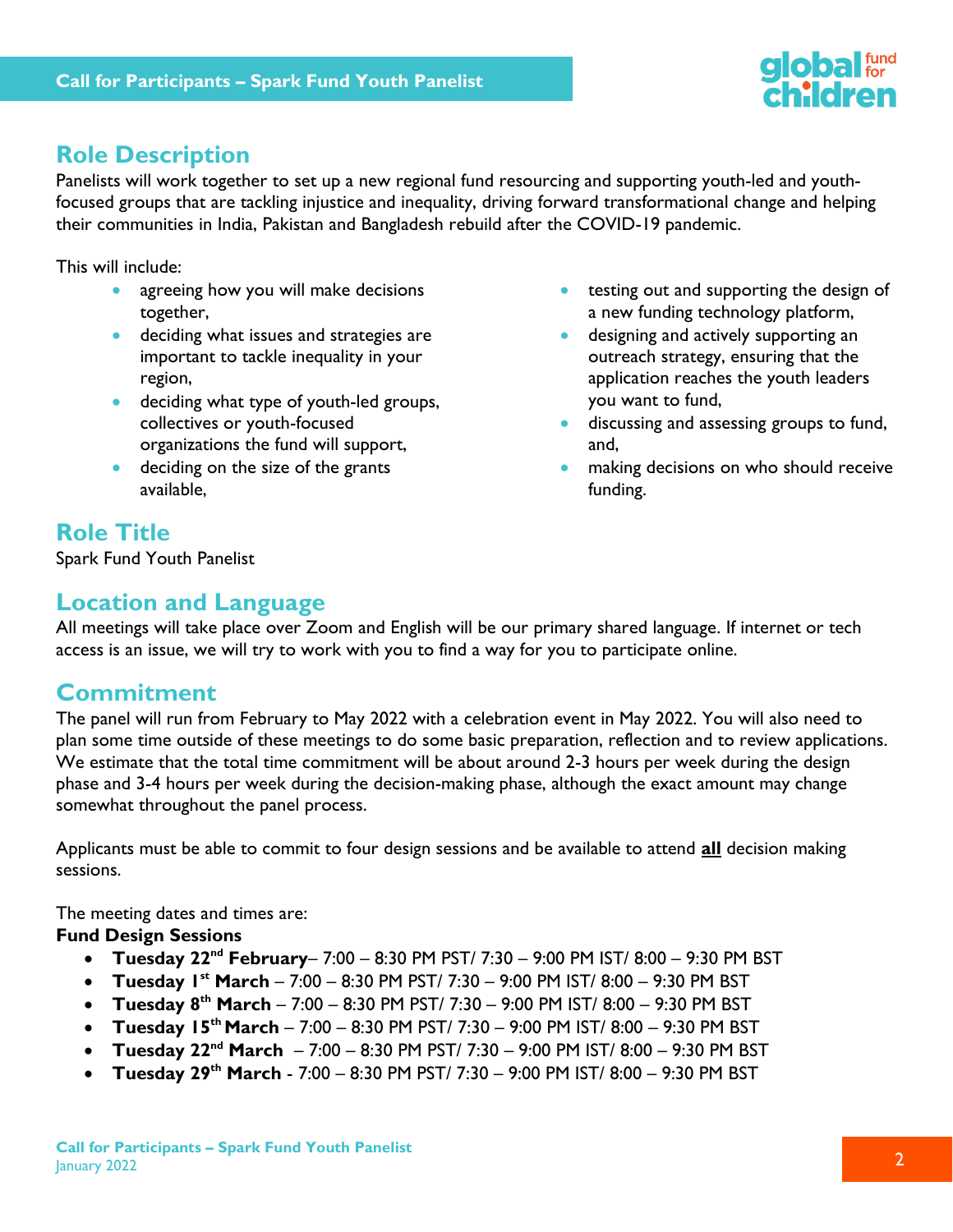

#### **Decision Making Sessions**

- **Wednesday 4th May**  7:00 8:30 PM PST/ 7:30 9:00 PM IST/ 8:00 9:30 PM BST
- **Wednesday 11th May**  7:00 9:00 PM PST/ 7:30 9:30 PM IST/ 8:00 10:00 PM BST
- **Wednesday 18th May** 7:00 8:30 PM PST/ 7:30 9:00 PM IST/ 8:00 9:30 PM BST

#### **Celebration Event**

**June 2022 – Date TBD** – 7:00 – 8:00 PM PST/ 7:30 – 8:30 PM IST/ 8:00 – 9:00 PM BST

#### **Recognition and Reimbursement**

All panelists will receive a digital certificate of participation and recognition on our website.

This is a short-term voluntary role and is unpaid.

GFC appreciates all of your time and experience in designing and delivering this Fund. As a form of recognition for this voluntary work, GFC will offer a communication stipend of \$50 and an honorarium payment of \$200 USD to each panelist at the end of the panel process. You are not obliged to accept this payment. This payment is not an employment contract and you are responsible for any tax, income or benefits implications in your own country.

### **Training**

You do not need to have any particular training or experience in making funding decisions to take part in the panel. We will provide all necessary training as part of your meetings.

### **What you will need to do**

Essential:

- Collaborate with other panelists, Spark Fund representatives and panel facilitators.
- Review all materials and documents in advance of panel meeting discussions.
- Keep an open mind, use your judgement and engage in group discussions.
- Take part in reflective learning activities to tell us about your experience of participation.
- Share the Spark Fund selection process with youth-led groups and organisations in your network.
- Attend a safeguarding workshop.
- Be able to a minimum of four design sessions and all decisions sessions.
- Get involved in telling people about the Spark Fund with us through communications and media channels.

### **What we are looking for**

Young people aged 18 – 30 living in India, Pakistan and Bangladesh with:

- An interest in youth-led change
- An understanding of social justice issues and the impact these have in your country or region, especially on children and youth.